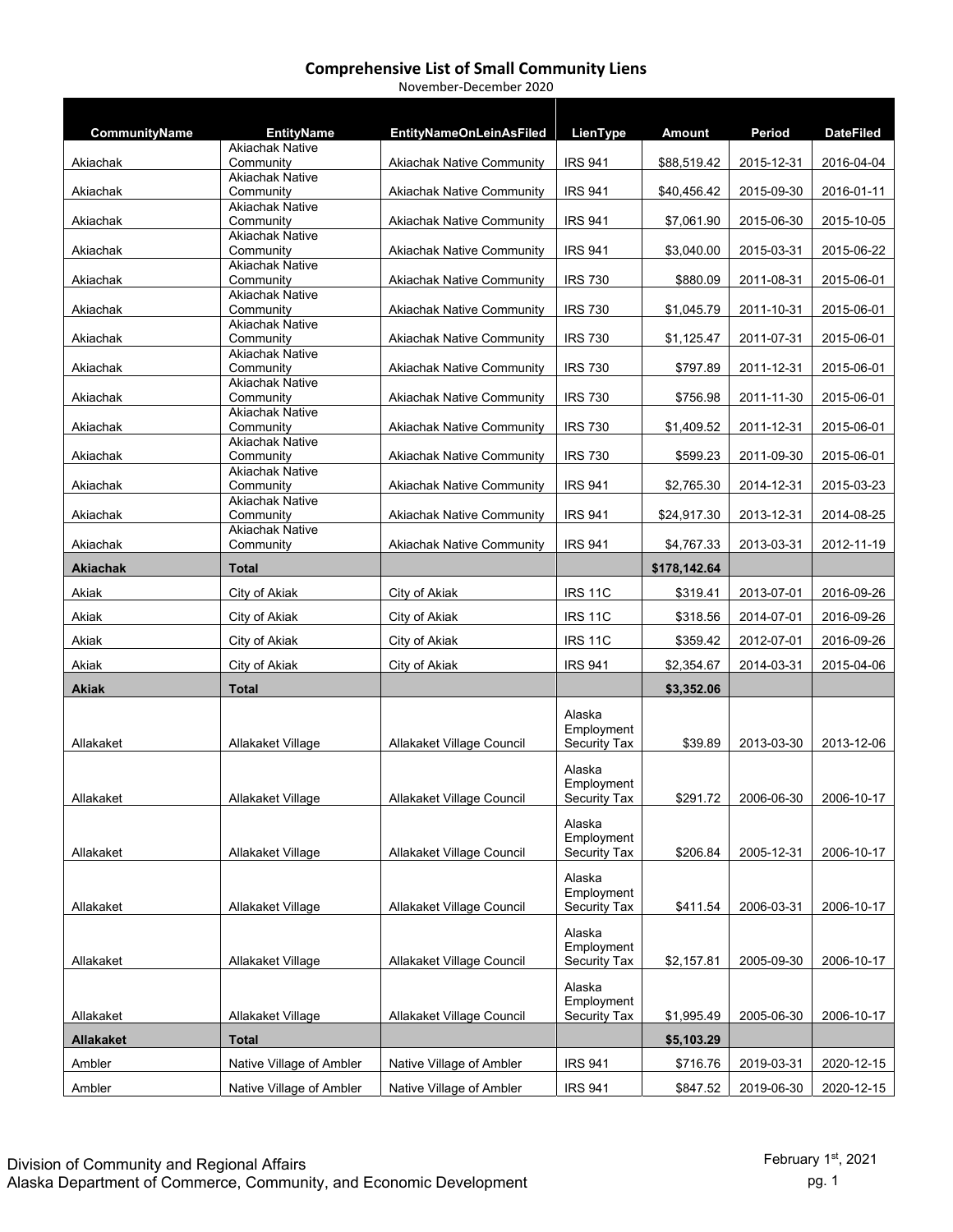| CommunityName         | <b>EntityName</b>               | <b>EntityNameOnLeinAsFiled</b>                     | LienType             | <b>Amount</b> | Period     | <b>DateFiled</b> |
|-----------------------|---------------------------------|----------------------------------------------------|----------------------|---------------|------------|------------------|
| Ambler                | Native Village of Ambler        | Native Village of Ambler                           | <b>IRS 941</b>       | \$1,775.89    | 2019-09-30 | 2020-12-15       |
| Ambler                | Native Village of Ambler        | Native Village of Ambler                           | <b>IRS 941</b>       | \$1,782.89    | 2019-12-31 | 2020-12-15       |
| <b>Ambler</b>         | <b>Total</b>                    |                                                    |                      | \$5,123.06    |            |                  |
|                       | Native Village of               | <b>Atmautluak Traditional</b>                      |                      |               |            |                  |
| Atmautluak            | Atmautluak<br>Native Village of | Council<br><b>Atmautluak Traditional</b>           | <b>IRS 730</b>       | \$80.42       | 2019-02-28 | 2020-11-02       |
| Atmautluak            | Atmautluak                      | Council                                            | <b>IRS 941</b>       | \$12,022.98   | 2017-06-30 | 2020-11-02       |
| Atmautluak            | Native Village of<br>Atmautluak | <b>Atmautluak Traditional</b><br>Council           | <b>IRS 941</b>       | \$48,157.04   | 2017-09-30 | 2020-11-02       |
| Atmautluak            | Native Village of<br>Atmautluak | <b>Atmautluak Traditional</b><br>Council           | <b>IRS 941</b>       | \$51,872.98   | 2017-12-31 | 2020-11-02       |
|                       | Native Village of               | <b>Atmautluak Traditional</b>                      |                      |               |            |                  |
| Atmautluak            | Atmautluak<br>Native Village of | Council<br><b>Atmautluak Traditional</b>           | <b>IRS 941</b>       | \$40,882.60   | 2018-03-31 | 2020-11-02       |
| Atmautluak            | Atmautluak                      | Council                                            | <b>IRS 941</b>       | \$25,548.36   | 2018-06-30 | 2020-11-02       |
| Atmautluak            | Native Village of<br>Atmautluak | <b>Atmautluak Traditional</b><br>Council           | <b>IRS 941</b>       | \$20,969.47   | 2018-09-30 | 2020-11-02       |
| <b>Atmautluak</b>     | Total                           |                                                    |                      | \$199,533.85  |            |                  |
|                       |                                 | <b>Orutsararmiut Traditional</b>                   |                      |               |            |                  |
| Bethel                | Native Village of Bethel        | Native Council                                     | <b>IRS 941</b>       | \$36,415.87   | 2019-12-31 | 2020-12-22       |
| <b>Bethel</b>         | Native Village of Bethel        | <b>Orutsararmiut Traditional</b><br>Native Council | <b>IRS 941</b>       | \$37,105.66   | 2018-09-30 | 2020-12-02       |
|                       |                                 | Orutsararmiut Traditional                          |                      |               |            |                  |
| <b>Bethel</b>         | Native Village of Bethel        | Native Council                                     | <b>IRS 941</b>       | \$138.97      | 2019-06-30 | 2020-12-02       |
| <b>Bethel</b>         | Native Village of Bethel        | Orutsararmiut Traditional<br><b>Native Council</b> | <b>IRS 941</b>       | \$2,305.59    | 2019-09-30 | 2020-12-02       |
| <b>Bethel</b>         | <b>Total</b>                    |                                                    |                      | \$75,966.09   |            |                  |
|                       |                                 |                                                    | Alaska<br>Employment |               |            |                  |
| <b>Brevig Mission</b> | City of Brevig Mission          | City of Brevig Mission                             | Security Tax         | \$2,717.57    | 2013-02-27 | 2013-03-01       |
| <b>Brevig Mission</b> | <b>Total</b>                    |                                                    |                      | \$2,717.57    |            |                  |
|                       |                                 | <b>Chefornak Traditional</b>                       | Alaska<br>Employment |               |            |                  |
| Chefornak             | Village of Chefornak            | Council                                            | Security Tax         | \$4,786.15    | 2002-09-30 | 2003-02-15       |
|                       |                                 | <b>Chefornak Traditional</b><br>Council            | Alaska<br>Employment |               |            |                  |
| Chefornak             | Village of Chefornak            |                                                    | <b>Security Tax</b>  | \$1,046.64    | 2001-06-30 | 2001-11-23       |
| <b>Chefornak</b>      | <b>Total</b>                    |                                                    |                      | \$5,832.79    |            |                  |
| Chevak                | City of Chevak                  | Chevak City Council                                | <b>IRS 730</b>       | \$140.39      | 2018-10-31 | 2019-08-28       |
| Chevak                | City of Chevak                  | Chevak City Council                                | <b>IRS 941</b>       | \$28,943.29   | 2019-03-31 | 2019-08-28       |
| Chevak                | City of Chevak                  | Chevak City Council                                | <b>IRS 730</b>       | \$74.11       | 2018-07-16 | 2019-06-18       |
| Chevak                | City of Chevak                  | Chevak City Council                                | <b>IRS 730</b>       | \$98.62       | 2018-07-16 | 2019-06-18       |
| Chevak                | City of Chevak                  | Chevak City Council                                | <b>IRS 941</b>       | \$22,487.82   | 2018-03-05 | 2019-06-18       |
| Chevak                | City of Chevak                  | <b>Chevak City Council</b>                         | <b>IRS 730</b>       | \$120.94      | 2018-07-16 | 2019-06-18       |
| Chevak                | City of Chevak                  | Chevak City Council                                | <b>IRS 730</b>       | \$58.11       | 2018-07-16 | 2019-06-18       |
| Chevak                | City of Chevak                  | Chevak City Council                                | <b>IRS 941</b>       | \$33,215.17   | 2018-04-09 | 2019-06-18       |
| Chevak                | City of Chevak                  | Chevak City Council                                | <b>IRS 730</b>       | \$54.11       | 2018-07-16 | 2019-06-18       |
| Chevak                | City of Chevak                  | Chevak City Council                                | <b>IRS 730</b>       | \$58.05       | 2018-07-16 | 2019-06-18       |
| Chevak                | City of Chevak                  | Chevak City Council                                | <b>IRS 730</b>       | \$64.48       | 2018-07-16 | 2019-06-18       |
| Chevak                | City of Chevak                  | Chevak City Council                                | <b>IRS 941</b>       | \$27,390.93   | 2015-03-02 | 2019-06-18       |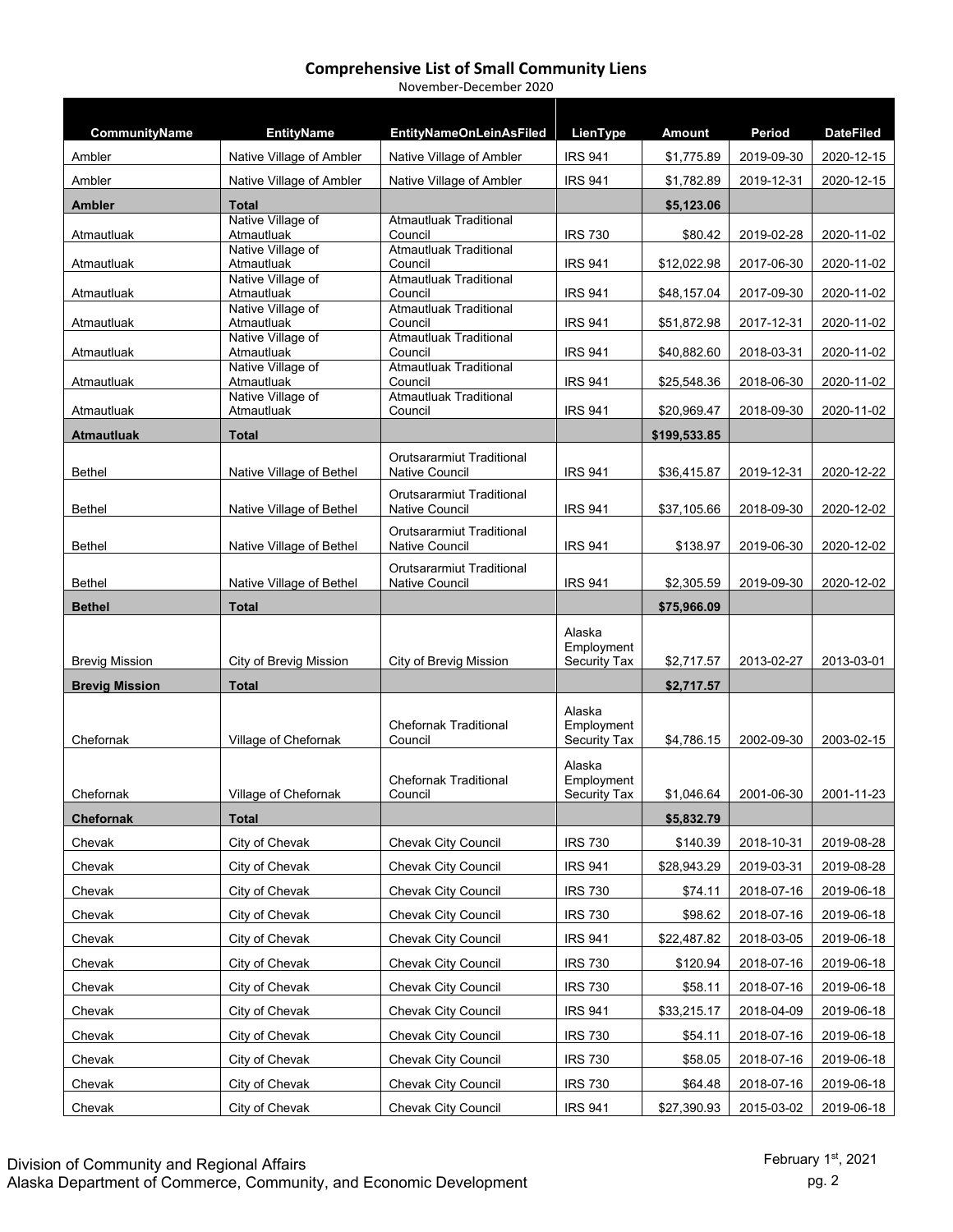| CommunityName | <b>EntityName</b>     | <b>EntityNameOnLeinAsFiled</b> | LienType        | <b>Amount</b> | Period     | <b>DateFiled</b> |  |
|---------------|-----------------------|--------------------------------|-----------------|---------------|------------|------------------|--|
| Chevak        | City of Chevak        | <b>Chevak City Council</b>     | <b>IRS 730</b>  | \$90.73       | 2018-07-16 | 2019-06-18       |  |
| Chevak        | City of Chevak        | Chevak City Council            | <b>IRS 941</b>  | \$1,827.56    | 2019-01-14 | 2019-06-18       |  |
| Chevak        | City of Chevak        | <b>Chevak City Council</b>     | <b>IRS 730</b>  | \$71.46       | 2018-07-16 | 2019-06-18       |  |
| Chevak        | City of Chevak        | <b>Chevak City Council</b>     | <b>IRS 941</b>  | \$21,227.13   | 2019-04-01 | 2019-06-18       |  |
| Chevak        | City of Chevak        | <b>Chevak City Council</b>     | <b>IRS 941</b>  | \$25,321.20   | 2018-03-26 | 2019-06-18       |  |
| Chevak        | City of Chevak        | <b>Chevak City Council</b>     | <b>IRS 941</b>  | \$28,928.74   | 2018-03-05 | 2019-06-18       |  |
| Chevak        | City of Chevak        | <b>Chevak City Council</b>     | <b>IRS 730</b>  | \$82.44       | 2018-07-16 | 2019-06-18       |  |
| Chevak        | City of Chevak        | Chevak City Council            | <b>IRS 941</b>  | \$12,896.13   | 2014-07-21 | 2019-06-18       |  |
|               | City of Chevak        | Chevak City Council            | <b>IRS 730</b>  | \$255.93      | 2018-07-23 | 2019-06-18       |  |
| Chevak        |                       |                                | IRS 6721        |               |            |                  |  |
| Chevak        | City of Chevak        | Chevak City Council            |                 | \$10,296.90   | 2014-11-17 | 2019-06-18       |  |
| Chevak        | City of Chevak        | <b>Chevak City Council</b>     | <b>IRS 941</b>  | \$26,774.36   | 2018-02-26 | 2019-06-18       |  |
| Chevak        | City of Chevak        | Chevak City Council            | <b>IRS 941</b>  | \$26,875.14   | 2017-11-06 | 2019-06-18       |  |
| Chevak        | City of Chevak        | Chevak City Council            | <b>IRS 941</b>  | \$31,507.36   | 2018-02-26 | 2019-06-18       |  |
| Chevak        | City of Chevak        | Chevak City Council            | <b>IRS 730</b>  | \$113.63      | 2018-07-16 | 2019-06-18       |  |
| Chevak        | City of Chevak        | <b>Chevak City Council</b>     | <b>IRS 730</b>  | \$186.91      | 2018-07-16 | 2019-06-18       |  |
| Chevak        | City of Chevak        | <b>Chevak City Council</b>     | <b>IRS 941</b>  | \$3,049.91    | 2018-10-01 | 2019-06-18       |  |
| Chevak        | City of Chevak        | Chevak City Council            | <b>IRS 730</b>  | \$106.60      | 2018-07-16 | 2019-06-18       |  |
| Chevak        | City of Chevak        | <b>Chevak City Council</b>     | <b>IRS 730</b>  | \$90.87       | 2018-07-16 | 2019-06-18       |  |
| Chevak        | City of Chevak        | <b>Chevak City Council</b>     | <b>IRS 730</b>  | \$53.14       | 2018-07-16 | 2019-06-18       |  |
| Chevak        | City of Chevak        | Chevak City Council            | <b>IRS 6721</b> | \$43,548.58   | 2015-01-12 | 2019-06-18       |  |
| Chevak        | City of Chevak        | Chevak City Council            | <b>IRS 730</b>  | \$58.39       | 2018-07-16 | 2019-06-18       |  |
| Chevak        | City of Chevak        | <b>Chevak City Council</b>     | <b>IRS 730</b>  | \$132.71      | 2018-07-16 | 2019-06-18       |  |
| Chevak        | <b>City of Chevak</b> | <b>Chevak City Council</b>     | <b>IRS 941</b>  | \$29,790.01   | 2017-12-25 | 2019-06-18       |  |
| Chevak        | City of Chevak        | <b>Chevak City Council</b>     | <b>IRS 730</b>  | \$92.91       | 2018-07-16 | 2019-06-18       |  |
| Chevak        | City of Chevak        | <b>Chevak City Council</b>     | <b>IRS 941</b>  | \$31,244.96   | 2017-04-03 | 2019-06-18       |  |
| Chevak        | City of Chevak        | Chevak City Council            | <b>IRS 730</b>  | \$71.28       | 2018-07-16 | 2019-06-18       |  |
| Chevak        | City of Chevak        | Chevak City Council            | <b>IRS 941</b>  | \$26,621.53   | 2017-07-10 | 2019-06-18       |  |
| Chevak        | City of Chevak        | Chevak City Council            | <b>IRS 730</b>  | \$49.52       | 2018-07-16 | 2019-06-18       |  |
| Chevak        | City of Chevak        | <b>Chevak City Council</b>     | IRS 730         | \$61.31       | 2018-07-16 | 2019-06-18       |  |
| Chevak        | City of Chevak        | <b>Chevak City Council</b>     | <b>IRS 730</b>  | \$101.46      | 2018-10-01 | 2019-06-18       |  |
| Chevak        | City of Chevak        | Chevak City Council            | <b>IRS 941</b>  | \$1,120.54    | 2015-04-13 | 2019-06-18       |  |
| Chevak        | City of Chevak        | Chevak City Council            | <b>IRS 941</b>  | \$1,912.87    | 2018-07-30 | 2019-06-18       |  |
| Chevak        | City of Chevak        | Chevak City Council            | <b>IRS 941</b>  | \$27,162.44   | 2017-01-02 | 2019-06-18       |  |
| Chevak        | City of Chevak        | Chevak City Council            | <b>IRS 941</b>  | \$27,143.16   | 2016-06-13 | 2019-06-18       |  |
| Chevak        | City of Chevak        | <b>Chevak City Council</b>     | <b>IRS 730</b>  | \$52.98       | 2018-07-16 | 2019-06-18       |  |
| Chevak        | <b>Total</b>          |                                |                 | \$491,626.81  |            |                  |  |
| <u>Eek</u>    | City of Eek           | City of Eek                    | <b>IRS 941</b>  | \$308.25      | 2020-06-30 | 2020-12-14       |  |
| Eek           | City of Eek           | City of Eek                    | <b>IRS 941</b>  | \$4,465.97    | 2018-06-30 | 2020-12-02       |  |
| Eek           | City of Eek           | City of Eek                    | <b>IRS 941</b>  | \$982.26      | 2018-09-30 | 2020-12-02       |  |

Eek City of Eek City of Eek IRS 941 \$894.08 2018-12-31 2020-12-02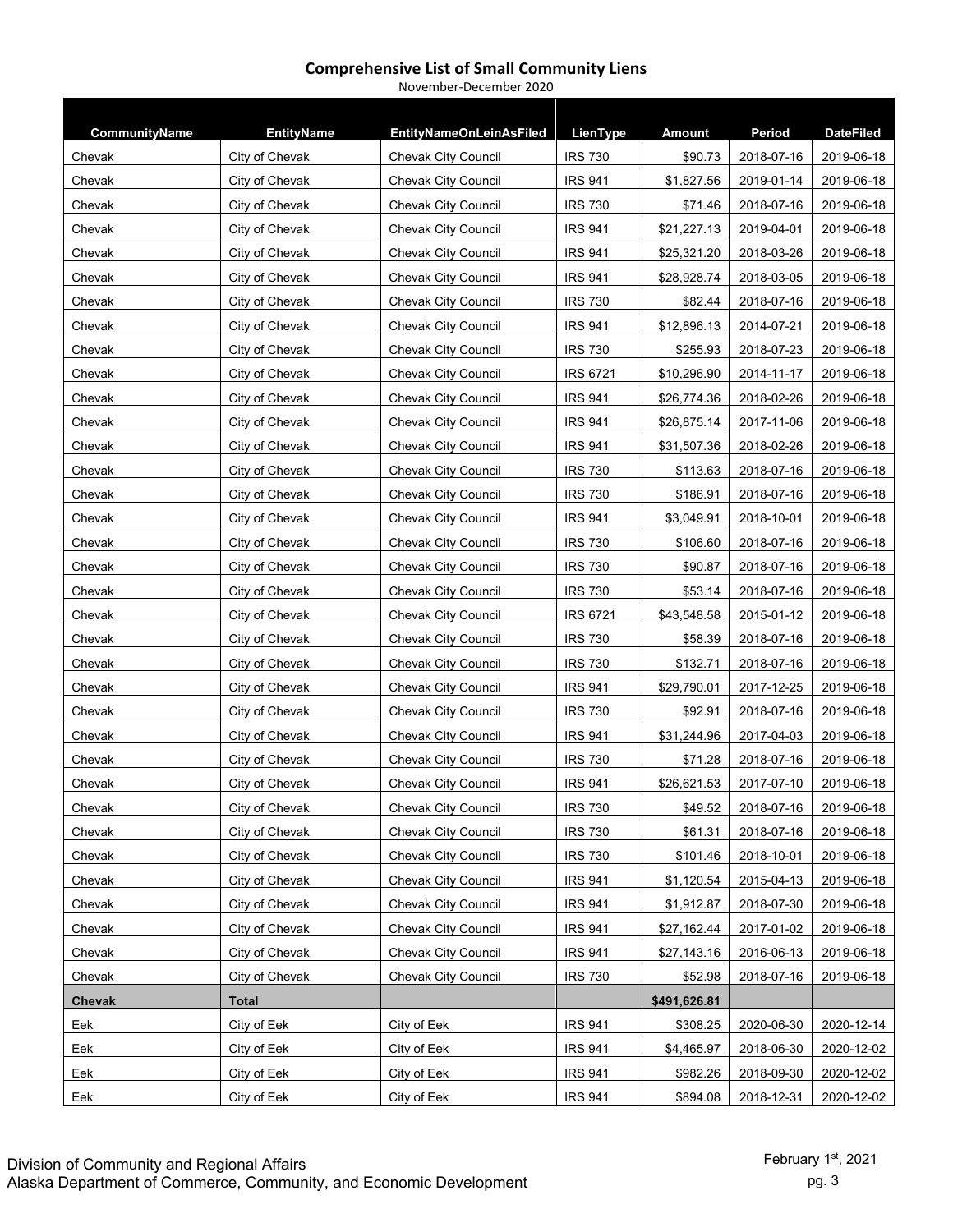| CommunityName       | <b>EntityName</b>                 | <b>EntityNameOnLeinAsFiled</b>    | LienType                                    | <b>Amount</b> | Period     | <b>DateFiled</b> |
|---------------------|-----------------------------------|-----------------------------------|---------------------------------------------|---------------|------------|------------------|
| Eek                 | City of Eek                       | City of Eek                       | <b>IRS 941</b>                              | \$606.02      | 2019-03-31 | 2020-12-02       |
| Eek                 | City of Eek                       | City of Eek                       | <b>IRS 941</b>                              | \$10,659.89   | 2019-06-30 | 2020-12-02       |
| Eek                 | City of Eek                       | City of Eek                       | <b>IRS 941</b>                              | \$542.00      | 2019-12-31 | 2020-12-02       |
| Eek                 | Total                             |                                   |                                             | \$18,458.47   |            |                  |
| Elim                | City of Elim                      | City of Elim                      | <b>IRS 941</b>                              | \$2,834.64    | 2014-03-31 | 2017-02-01       |
| Elim                | City of Elim                      | City of Elim                      | <b>IRS 941</b>                              | \$1,358.41    | 2014-12-31 | 2017-02-01       |
| Elim                | City of Elim                      | City of Elim                      | <b>IRS 941</b>                              | \$1,230.43    | 2015-06-30 | 2017-02-01       |
| Elim                | City of Elim                      | City of Elim                      | <b>IRS 941</b>                              | \$7,775.82    | 2015-09-30 | 2017-02-01       |
| Elim                | City of Elim                      | City of Elim                      | <b>IRS 941</b>                              | \$1,167.98    | 2016-03-31 | 2017-02-01       |
| Elim                | City of Elim                      | City of Elim                      | <b>IRS 941</b>                              | \$22,483.41   | 2015-12-31 | 2017-02-01       |
| Elim                | City of Elim                      | City of Elim                      | <b>IRS 941</b>                              | \$1,404.96    | 2015-03-31 | 2017-02-01       |
| Elim                | City of Elim                      | City of Elim                      | <b>IRS 941</b>                              | \$23,405.80   | 2016-06-30 | 2017-02-01       |
| Elim                | <b>Total</b>                      |                                   |                                             | \$61,661.45   |            |                  |
| Gambell             | City of Gambell                   | <b>Gambell Common Council</b>     | Alaska<br>Employment<br><b>Security Tax</b> | \$2,262.00    | 2019-05-06 | 2019-05-09       |
| <b>Gambell</b>      | <b>Total</b>                      |                                   |                                             | \$2.262.00    |            |                  |
| Googdnews Bay       | City of Goodnews Bay              | City of Goodnews Bay              | <b>IRS 941</b>                              | \$5,005.21    | 2012-12-31 | 2020-12-22       |
| Googdnews Bay       | City of Goodnews Bay              | City of Goodnews Bay              | <b>IRS 941</b>                              | \$113.35      | 2013-06-30 | 2020-12-22       |
| Googdnews Bay       | City of Goodnews Bay              | City of Goodnews Bay              | <b>IRS 941</b>                              | \$3,213.49    | 2013-09-30 | 2020-12-22       |
| Googdnews Bay       | City of Goodnews Bay              | City of Goodnews Bay              | <b>IRS 941</b>                              | \$27.39       | 2017-09-30 | 2020-12-22       |
| Googdnews Bay       | City of Goodnews Bay              | City of Goodnews Bay              | <b>IRS 941</b>                              | \$3,683.53    | 2018-03-31 | 2020-12-22       |
| Googdnews Bay       | City of Goodnews Bay              | City of Goodnews Bay              | <b>IRS 941</b>                              | \$3,318.39    | 2018-06-30 | 2020-12-22       |
| Googdnews Bay       | City of Goodnews Bay              | City of Goodnews Bay              | <b>IRS 941</b>                              | \$748.31      | 2018-09-30 | 2020-12-22       |
| Googdnews Bay       | City of Goodnews Bay              | City of Goodnews Bay              | <b>IRS 941</b>                              | \$3,972.05    | 2018-12-31 | 2020-12-22       |
| Googdnews Bay       | Native Village of<br>Goodnews Bay | Native Village of Goodnews<br>Bay | <b>IRS 941</b>                              | \$23,688.43   | 2019-09-30 | 2020-12-02       |
| <b>Goodnews Bay</b> | Total                             |                                   |                                             | \$43,770.15   |            |                  |
| Hydaburg            | City of Hydaburg                  | City of Hydaburg                  | <b>IRS 941</b>                              | \$272.79      | 2017-06-26 | 2019-04-17       |
| Hydaburg            | City of Hydaburg                  | City of Hydaburg                  | <b>IRS 941</b>                              | \$4,250.55    | 2018-09-24 | 2019-04-17       |
| Hydaburg            | City of Hydaburg                  | City of Hydaburg                  | <b>IRS 941</b>                              | \$5,902.46    | 2018-09-24 | 2019-04-17       |
| Hydaburg            | City of Hydaburg                  | City of Hydaburg                  | <b>IRS 941</b>                              | \$3,161.04    | 2017-11-06 | 2019-04-17       |
| Hydaburg            | City of Hydaburg                  | City of Hydaburg                  | <b>IRS 941</b>                              | \$2,924.29    | 2018-09-24 | 2019-04-17       |
| Hydaburg            | City of Hydaburg                  | City of Hydaburg                  | <b>IRS 941</b>                              | \$164.17      | 2018-10-01 | 2019-04-17       |
| Hydaburg            | Total                             |                                   |                                             | \$16,675.30   |            |                  |
| Ivanof Bay          | Ivanof Bay Tribal Council         | Ivanof Bay Tribal Council         | Alaska<br>Employment<br>Security Tax        | \$610.55      | 2018-03-31 | 2018-09-11       |
| Ivanof Bay          | Ivanof Bay Tribal Council         | Ivanof Bay Tribal Council         | Alaska<br>Employment<br><b>Security Tax</b> | \$583.32      | 2017-12-31 | 2018-05-25       |
| Ivanof Bay          | Ivanof Bay Tribal Council         | Ivanof Bay Tribal Council         | Alaska<br>Employment<br>Security Tax        | \$6.45        | 2017-06-30 | 2018-05-25       |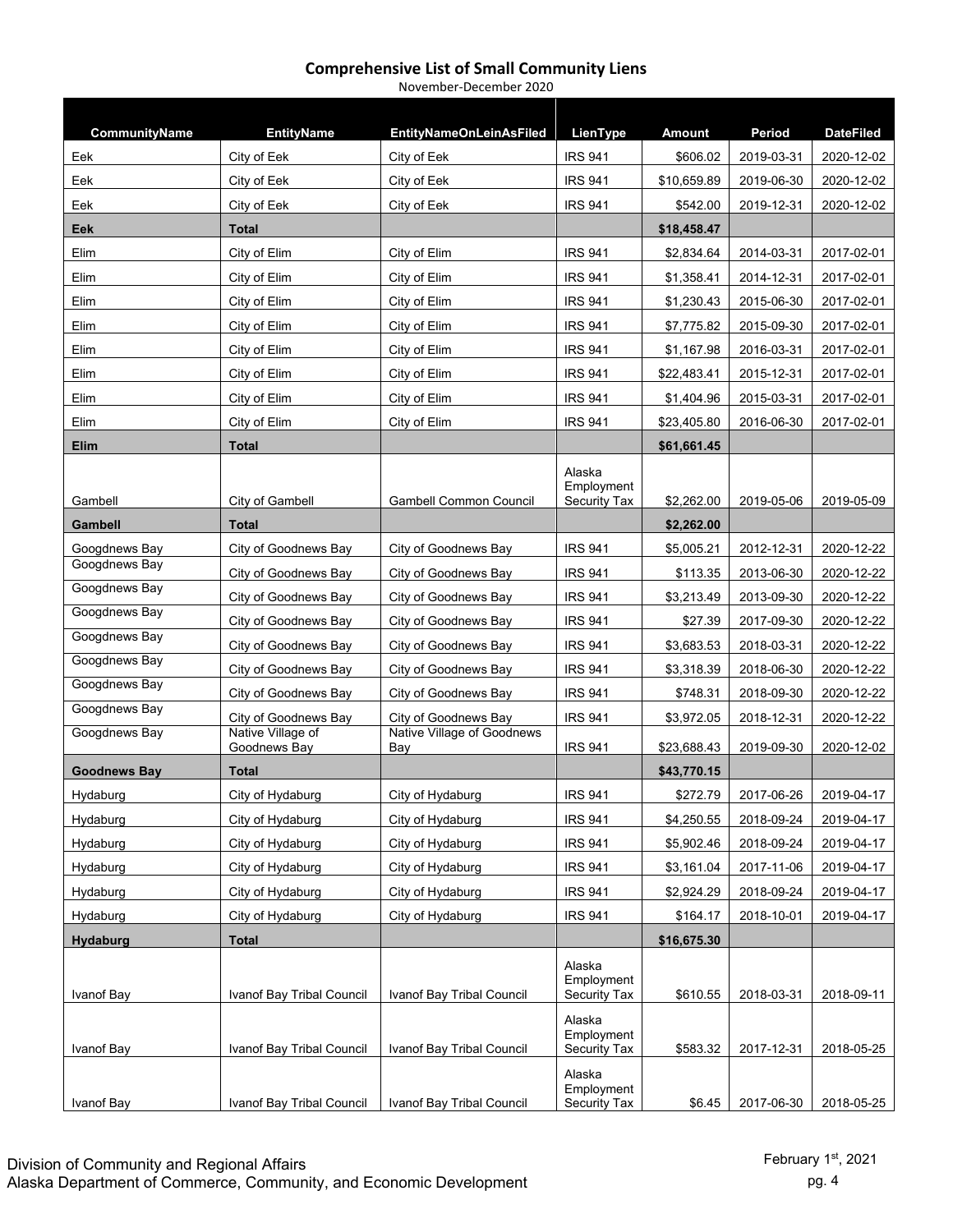| CommunityName     | <b>EntityName</b>          | <b>EntityNameOnLeinAsFiled</b>      | LienType                    | <b>Amount</b> | <b>Period</b> | <b>DateFiled</b> |
|-------------------|----------------------------|-------------------------------------|-----------------------------|---------------|---------------|------------------|
| <b>Ivanof Bay</b> | <b>Total</b>               |                                     |                             | \$1,200.32    |               |                  |
| Kalskag           | Native Village of Kalskag  | Native Village of Kalskag           | <b>IRS 941</b>              | \$12,819.91   | 2019-09-30    | 2020-12-02       |
| Kalskag           | Native Village of Kalskag  | Native Village of Kalskag           | <b>IRS 941</b>              | \$317.10      | 2019-12-31    | 2020-12-02       |
| Kalskag           | Native Village of Kalskag  | Native Village of Kalskag           | <b>IRS 941</b>              | \$3,073.56    | 2020-03-31    | 2020-12-02       |
| Kalskag           | Native Village of Kalskag  | Native Village of Kalskag           | <b>IRS 941</b>              | \$11,903.32   | 2020-06-30    | 2020-12-02       |
| Kalskag           | <b>Total</b>               |                                     |                             | \$28,113.89   |               |                  |
| Kaltag            | Native Village Kaltag      | Kaltag Village Council              | Claim of<br>Tax Lien        | \$44.51       | 2020-12-31    | 2020-11-03       |
| Kaltag            | Village of Kaltag          | Kaltag Village Council              | Claim of<br><b>Tax Lien</b> | \$64.91       | 2020-09-25    | 2020-09-23       |
| Kaltag            | Total                      |                                     |                             | \$109.42      |               |                  |
| Kivalina          | City of Kivalina           | Kivalina IRA Council                | <b>IRS 941</b>              | \$7,843.63    | 2018-12-31    | 2020-10-26       |
| Kivalina          | City of Kivalina           | Kivalina IRA Council                | <b>IRS 941</b>              | \$207.55      | 2020-03-31    | 2020-10-26       |
| Kivalina          | <b>Total</b>               |                                     |                             | \$8,051.18    |               |                  |
| Kwethluk          | City of Kwethluk           | Kwethluk IRA Council                | <b>IRS 730</b>              | \$253.17      | 2017-11-30    | 2020-12-14       |
| Kwethluk          | City of Kwethluk           | Kwethluk IRA Council                | <b>IRS 730</b>              | \$129.77      | 2018-10-31    | 2020-12-14       |
| Kwethluk          | City of Kwethluk           | Kwethluk IRA Council                | <b>IRS 941</b>              | \$36,706.82   | 2017-09-30    | 2020-12-14       |
| Kwethluk          | City of Kwethluk           | Kwethluk IRA Council                | <b>IRS 941</b>              | \$55,855.95   | 2017-12-31    | 2020-12-14       |
| Kwethluk          | City of Kwethluk           | Kwethluk IRA Council                | <b>IRS 941</b>              | \$1,656.39    | 2018-03-31    | 2020-12-14       |
| Kwethluk          | City of Kwethluk           | Kwethluk IRA Council                | <b>IRS 941</b>              | \$3,466.82    | 2018-06-30    | 2020-12-14       |
| Kwethluk          | City of Kwethluk           | Kwethluk IRA Council                | <b>IRS 941</b>              | \$3,593.48    | 2018-09-30    | 2020-12-14       |
| Kwethluk          | City of Kwethluk           | Kwethluk IRA Council                | <b>IRS 941</b>              | \$3,012.86    | 2018-12-31    | 2020-12-14       |
| Kwethluk          | City of Kwethluk           | Kwethluk IRA Council                | <b>IRS 941</b>              | \$2,056.29    | 2019-03-31    | 2020-12-14       |
| Kwethluk          | City of Kwethluk           | Kwethluk IRA Council                | <b>IRS 941</b>              | \$3,123.20    | 2019-06-30    | 2020-12-14       |
| Kwethluk          | City of Kwethluk           | Kwethluk IRA Council                | <b>IRS 941</b>              | \$4,493.92    | 2019-09-30    | 2020-12-14       |
| Kwethluk          | <b>Total</b>               |                                     |                             | \$114,348.67  |               |                  |
| Marshall          | Native Village of Marshall | <b>Marshall Traditional Council</b> | <b>IRS 730</b>              | \$21.55       | 2018-07-31    | 2019-11-19       |
| Marshall          | Native Village of Marshall | <b>Marshall Traditional Council</b> | <b>IRS 941</b>              | \$16,325.91   | 2019-06-30    | 2019-11-19       |
| Marshall          | Native Village of Marshall | <b>Marshall Traditional Council</b> | <b>IRS 730</b>              | \$244.82      | 2018-09-30    | 2019-11-19       |
| Marshall          | Native Village of Marshall | <b>Marshall Traditional Council</b> | <b>IRS 941</b>              | \$23,549.74   | 2018-09-30    | 2019-11-19       |
| Marshall          | Native Village of Marshall | Marshall Traditional Council        | <b>IRS 941</b>              | \$15,737.68   | 2019-03-31    | 2019-11-19       |
| Marshall          | Native Village of Marshall | <b>Marshall Traditional Council</b> | <b>IRS 941</b>              | \$22,053.12   | 2018-03-31    | 2019-11-19       |
| Marshall          | Native Village of Marshall | Marshall Traditional Council        | <b>IRS 941</b>              | \$20,600.42   | 2018-12-31    | 2019-11-19       |
| Marshall          | Native Village of Marshall | <b>Marshall Traditional Council</b> | <b>IRS 941</b>              | \$28,061.19   | 2018-06-30    | 2019-11-19       |
| <b>Marshall</b>   | <b>Total</b>               |                                     |                             | \$126,594.43  |               |                  |
| New Stuyahok      | New Stuyahok Village       | New Stuyahok Village<br>Council     | <b>IRS 941</b>              | \$473.37      | 2019-06-30    | 2020-12-22       |
| New Stuyahok      | New Stuyahok Village       | New Stuyahok Village<br>Council     | <b>IRS 941</b>              | \$865.05      | 2020-03-31    | 2020-12-22       |
| New Stuyahok      | New Stuyahok Village       | New Stuyahok Village<br>Council     | <b>IRS 941</b>              | \$6,488.88    | 2019-12-31    | 2020-11-23       |
| New Stuyahok      | New Stuyahok Village       | New Stuyahok Village<br>Council     | <b>IRS 941</b>              | \$409.28      | 2017-06-30    | 2020-11-23       |
| New Stuyahok      | New Stuyahok Village       | New Stuyahok Village<br>Council     | <b>IRS 941</b>              | \$160.08      | 2017-09-30    | 2020-11-23       |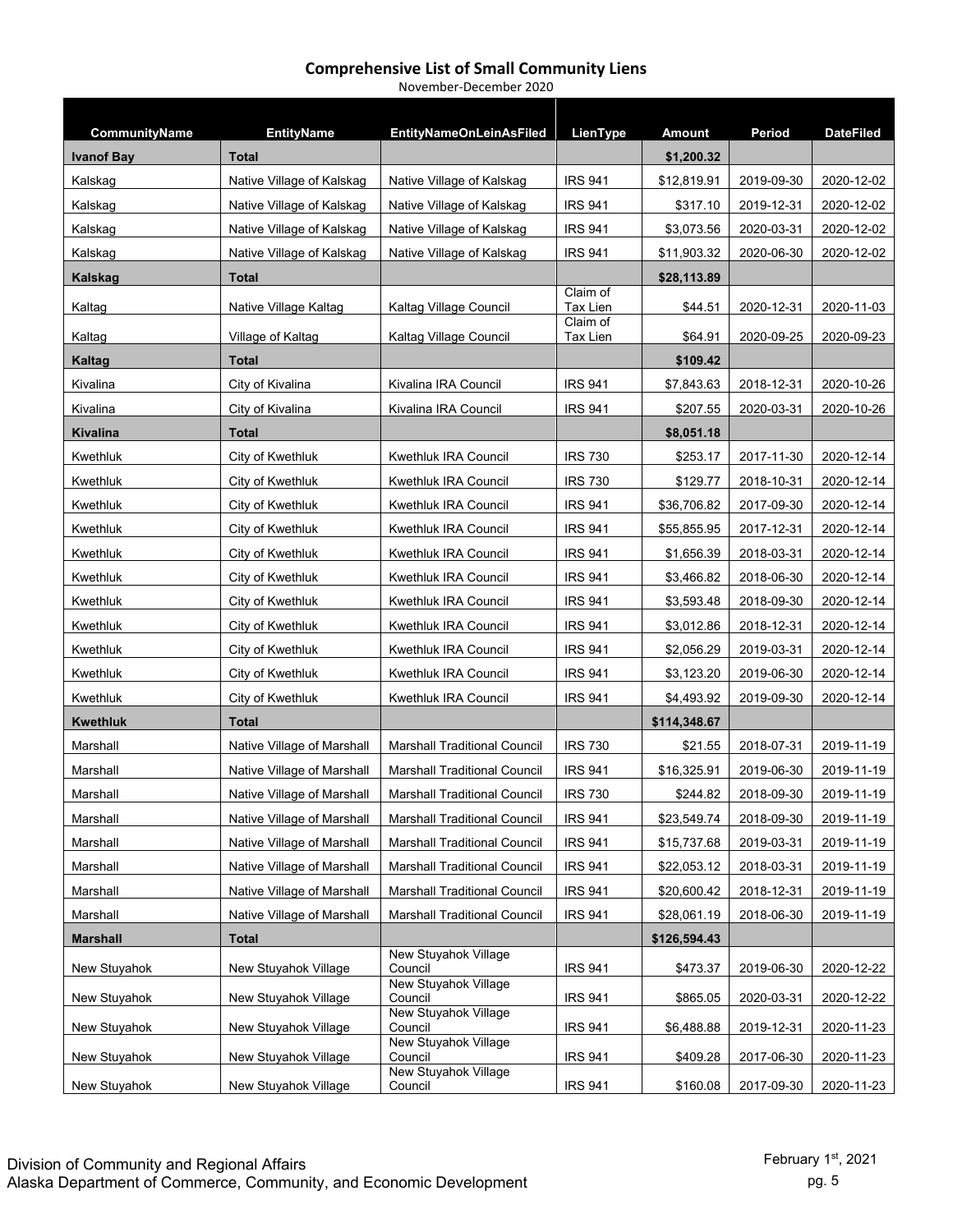| November-December 2020 |  |
|------------------------|--|
|------------------------|--|

| CommunityName       | <b>EntityName</b>                | <b>EntityNameOnLeinAsFiled</b>     | LienType                             | Amount       | Period     | <b>DateFiled</b> |
|---------------------|----------------------------------|------------------------------------|--------------------------------------|--------------|------------|------------------|
| New Stuyahok        | New Stuyahok Village             | New Stuyahok Village<br>Council    | <b>IRS 941</b>                       | \$496.88     | 2018-03-31 | 2020-11-23       |
| New Stuyahok        | New Stuyahok Village             | New Stuyahok Village<br>Council    | <b>IRS 941</b>                       | \$625.26     | 2018-06-30 | 2020-11-23       |
| New Stuyahok        | New Stuyahok Village             | New Stuyahok Village<br>Council    | <b>IRS 941</b>                       | \$727.79     | 2018-12-31 | 2020-11-23       |
| New Stuyahok        | New Stuyahok Village             | New Stuyahok Village<br>Council    | <b>IRS 941</b>                       | \$10,481.40  | 2019-03-31 | 2020-11-23       |
| <b>New Stuyahok</b> | <b>Total</b>                     |                                    |                                      | \$20,727.99  |            |                  |
| Noorvik             | City of Noorvik                  | City of Noorvik                    | <b>IRS 941</b>                       | \$29,429.61  | 2014-03-30 | 2020-12-08       |
| Noorvik             | <b>City of Noorvik</b>           | City of Noorvik                    | <b>IRS 941</b>                       | \$30,511.44  | 2014-06-30 | 2020-12-08       |
| Noorvik             | City of Noorvik                  | City of Noorvik                    | <b>IRS 941</b>                       | \$40,919.99  | 2014-09-30 | 2020-12-08       |
| Noorvik             | City of Noorvik                  | City of Noorvik                    | <b>IRS 941</b>                       | \$67,769.52  | 2014-12-31 | 2020-12-08       |
| Noorvik             | City of Noorvik                  | City of Noorvik                    | <b>IRS 941</b>                       | \$14,333.11  | 2015-03-31 | 2020-12-08       |
| Noorvik             | City of Noorvik                  | City of Noorvik                    | <b>IRS 941</b>                       | \$16,703.55  | 2015-09-30 | 2020-12-08       |
| Noorvik             | <b>City of Noorvik</b>           | City of Noorvik                    | <b>IRS 941</b>                       | \$10,900.62  | 2015-12-31 | 2020-12-08       |
| Noorvik             | City of Noorvik                  | City of Noorvik                    | <b>IRS 941</b>                       | \$2,574.92   | 2016-03-31 | 2020-12-08       |
| Noorvik             | City of Noorvik                  | City of Noorvik                    | <b>IRS 941</b>                       | \$4,230.13   | 2016-06-30 | 2020-12-08       |
| Noorvik             | City of Noorvik                  | City of Noorvik                    | <b>IRS 941</b>                       | \$974.54     | 2016-09-30 | 2020-12-08       |
| Noorvik             | City of Noorvik                  | City of Noorvik                    | <b>IRS 941</b>                       | \$11,388.44  | 2016-12-31 | 2020-12-08       |
| Noorvik             | City of Noorvik                  | City of Noorvik                    | <b>IRS 941</b>                       | \$7,463.30   | 2017-03-31 | 2020-12-08       |
| Noorvik             | City of Noorvik                  | City of Noorvik                    | <b>IRS 941</b>                       | \$3,588.24   | 2017-06-30 | 2020-12-08       |
| Noorvik             | City of Noorvik                  | City of Noorvik                    | <b>IRS 941</b>                       | \$969.57     | 2017-12-31 | 2020-12-08       |
| Noorvik             | City of Noorvik                  | City of Noorvik                    | <b>IRS 941</b>                       | \$3,641.71   | 2018-06-30 | 2020-12-08       |
| Noorvik             | City of Noorvik                  | City of Noorvik                    | <b>IRS 941</b>                       | \$1,229.60   | 2018-12-31 | 2020-12-08       |
| Noorvik             | City of Noorvik                  | City of Noorvik                    | <b>IRS 941</b>                       | \$893.33     | 2019-03-31 | 2020-12-08       |
| Noorvik             | City of Noorvik                  | City of Noorvik                    | <b>IRS 941</b>                       | \$25,524.07  | 2019-12-31 | 2020-12-08       |
| <b>Noorvik</b>      | <b>Total</b>                     |                                    |                                      | \$273,045.69 |            |                  |
| Nunapitchuk         | Native Village of<br>Nunapitchuk | Nunapitchuk IRA Council            | Alaska<br>Employment<br>Security Tax | \$3,640.11   | 1999-12-31 | 2000-04-28       |
| Nunapitchuk         | <b>Total</b>                     |                                    |                                      | \$3,640.11   |            |                  |
| <b>Pilot Point</b>  | Native Village of Pilot<br>Point | Pilot Point Village Council        | <b>IRS 941</b>                       | \$3,340.12   | 2019-12-31 | 2020-12-22       |
| <b>Pilot Point</b>  | Native Village of Pilot<br>Point | Pilot Point Village Council        | <b>IRS 941</b>                       | \$3,087.60   | 2019-03-31 | 2020-12-08       |
| <b>Pilot Point</b>  | Native Village of Pilot<br>Point | <b>Pilot Point Village Council</b> | <b>IRS 941</b>                       | \$11,413.21  | 2019-06-30 | 2020-12-08       |
| <b>Pilot Point</b>  | <b>Total</b>                     |                                    |                                      | \$17,840.93  |            |                  |
| Port Heiden         | City of Port Heiden              | City of Port Heiden                | <b>IRS 941</b>                       | \$190.55     | 2018-09-30 | 2020-12-08       |
| Port Heiden         | City of Port Heiden              | City of Port Heiden                | <b>IRS 941</b>                       | \$880.19     | 2018-12-31 | 2020-12-08       |
| Port Heiden         | City of Port Heiden              | City of Port Heiden                | IRS 941                              | \$11,200.77  | 2014-12-31 | 2020-11-30       |
| Port Heiden         | City of Port Heiden              | City of Port Heiden                | <b>IRS 941</b>                       | \$10,559.40  | 2016-03-31 | 2020-11-30       |
| Port Heiden         | City of Port Heiden              | City of Port Heiden                | <b>IRS 941</b>                       | \$250.88     | 2016-06-30 | 2020-11-30       |
| Port Heiden         | City of Port Heiden              | City of Port Heiden                | <b>IRS 941</b>                       | \$6,729.31   | 2016-09-30 | 2020-11-30       |
| Port Heiden         | City of Port Heiden              | City of Port Heiden                | <b>IRS 941</b>                       | \$1,918.09   | 2018-03-31 | 2020-11-30       |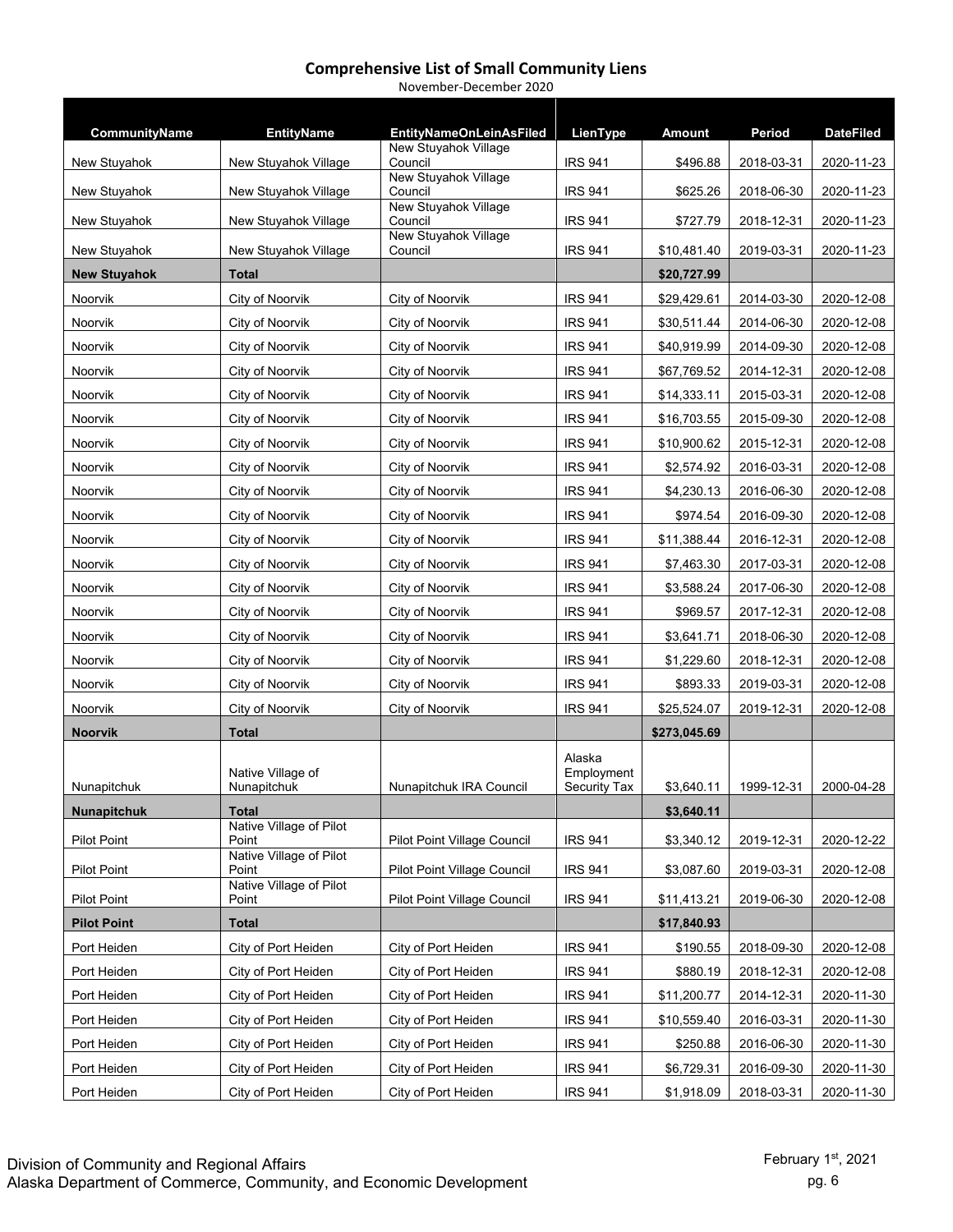| CommunityName      | <b>EntityName</b>                 | <b>EntityNameOnLeinAsFiled</b>    | LienType             | <b>Amount</b> | Period     | <b>DateFiled</b> |
|--------------------|-----------------------------------|-----------------------------------|----------------------|---------------|------------|------------------|
| Port Heiden        | City of Port Heiden               | City of Port Heiden               | <b>IRS 941</b>       | \$15,746.47   | 2019-03-31 | 2020-11-30       |
| Port Heiden        | City of Port Heiden               | City of Port Heiden               | <b>IRS 941</b>       | \$17,130.78   | 2019-09-30 | 2020-11-30       |
| Port Heiden        | City of Port Heiden               |                                   | <b>IRS 941</b>       | \$16,339.57   | 2019-12-31 | 2020-11-30       |
| <b>Port Heiden</b> | <b>Total</b>                      | City of Port Heiden               |                      |               |            |                  |
|                    |                                   |                                   |                      | \$80,946.01   |            |                  |
|                    |                                   | <b>Tribal Government of Saint</b> | Alaska<br>Employment |               |            |                  |
| Saint Paul         | Saint Paul Island                 | Paul Island                       | Security Tax         | \$8,195.89    | 2000-09-30 | 2001-02-21       |
| <b>Saint Paul</b>  | <b>Total</b><br>Native Village of |                                   |                      | \$8,195.89    |            |                  |
| Savoonga           | Savoonga                          | Native Village of Savoonga        | <b>IRS 941</b>       | \$32.71       | 2015-09-30 | 2020-12-21       |
| Savoonga           | Native Village of<br>Savoonga     | Native Village of Savoonga        | <b>IRS 941</b>       | \$40.78       | 2016-09-30 | 2020-12-21       |
|                    | Native Village of                 |                                   |                      |               |            |                  |
| Savoonga           | Savoonga<br>Native Village of     | Native Village of Savoonga        | <b>IRS 941</b>       | \$5,854.77    | 2018-09-30 | 2020-12-21       |
| Savoonga           | Savoonga                          | Native Village of Savoonga        | <b>IRS 941</b>       | \$10,606.95   | 2018-12-31 | 2020-12-21       |
| Savoonga           | Native Village of<br>Savoonga     | Native Village of Savoonga        | <b>IRS 941</b>       | \$9,667.92    | 2019-03-31 | 2020-12-21       |
|                    | Native Village of<br>Savoonga     |                                   | <b>IRS 941</b>       |               | 2019-06-30 |                  |
| Savoonga           | Native Village of                 | Native Village of Savoonga        |                      | \$10,164.25   |            | 2020-12-21       |
| Savoonga           | Savoonga<br>Native Village of     | Native Village of Savoonga        | <b>IRS 941</b>       | \$12,163.46   | 2019-09-30 | 2020-12-21       |
| Savoonga           | Savoonga                          | Native Village of Savoonga        | <b>IRS 941</b>       | \$3,730.35    | 2019-12-31 | 2020-12-21       |
| Savoonga           | Native Village of<br>Savoonga     | Native Village of Savoonga        | <b>IRS 941</b>       | \$10,462.16   | 2012-06-30 | 2013-08-27       |
|                    | Native Village of                 |                                   |                      |               |            |                  |
| Savoonga           | Savoonga<br>Native Village of     | Native Village of Savoonga        | <b>IRS 941</b>       | \$49,239.91   | 2012-09-30 | 2013-08-27       |
| Savoonga           | Savoonga<br>Native Village of     | Native Village of Savoonga        | <b>IRS 941</b>       | \$164,050.25  | 2011-09-30 | 2013-08-27       |
| Savoonga           | Savoonga                          | Native Village of Savoonga        | <b>IRS 941</b>       | \$3,154.31    | 2010-09-30 | 2013-07-29       |
| Savoonga           | Native Village of<br>Savoonga     | Native Village of Savoonga        | <b>IRS 941</b>       | \$732.52      | 2009-12-31 | 2012-09-17       |
|                    | Native Village of                 |                                   |                      |               |            |                  |
| Savoonga           | Savoonga<br>Native Village of     | Native Village of Savoonga        | <b>IRS 6721</b>      | \$12,251.53   | 2012-03-31 | 2012-09-03       |
| Savoonga           | Savoonga<br>Native Village of     | Native Village of Savoonga        | <b>IRS 941</b>       | \$68,726.51   | 2011-12-31 | 2012-08-20       |
| Savoonga           | Savoonga                          | Native Village of Savoonga        | <b>IRS 941</b>       | \$68,238.02   | 2011-09-30 | 2012-08-20       |
| Savoonga           | Native Village of<br>Savoonga     | Native Village of Savoonga        | <b>IRS 941</b>       | \$67,467.72   | 2011-03-31 | 2012-08-20       |
|                    | Native Village of                 |                                   |                      |               |            |                  |
| Savoonga           | Savoonga<br>Native Village of     | Native Village of Savoonga        | <b>IRS 941</b>       | \$20,083.28   | 2010-12-31 | 2012-08-20       |
| Savoonga           | Savoonga                          | Native Village of Savoonga        | <b>IRS 941</b>       | \$67,835.31   | 2011-06-30 | 2012-08-20       |
| Savoonga           | <b>Total</b>                      |                                   |                      | \$584,502.71  |            |                  |
| Scammon Bay        | City of Scammon Bay               | City of Scammon Bay               | <b>IRS 6721</b>      | \$27,385.68   | 2015-12-31 | 2020-12-15       |
| Scammon Bay        | City of Scammon Bay               | City of Scammon Bay               | <b>IRS 6721</b>      | \$20,308.76   | 2016-12-31 | 2020-12-15       |
| Scammon Bay        | City of Scammon Bay               | City of Scammon Bay               | <b>IRS 941</b>       | \$7,654.48    | 2016-09-30 | 2020-12-15       |
| Scammon Bay        | City of Scammon Bay               | City of Scammon Bay               | <b>IRS 941</b>       | \$1,425.41    | 2016-12-31 | 2020-12-15       |
| Scammon Bay        | City of Scammon Bay               | City of Scammon Bay               | <b>IRS 941</b>       | \$3,673.92    | 2017-03-31 | 2020-12-15       |
| Scammon Bay        | City of Scammon Bay               | City of Scammon Bay               | <b>IRS 941</b>       | \$16,201.12   | 2017-06-30 | 2020-12-15       |
| Scammon Bay        | City of Scammon Bay               | City of Scammon Bay               | <b>IRS 941</b>       | \$1,410.63    | 2017-09-30 | 2020-12-15       |
| Scammon Bay        | City of Scammon Bay               | City of Scammon Bay               | <b>IRS 941</b>       | \$3,656.66    | 2018-03-31 | 2020-12-15       |
| Scammon Bay        | City of Scammon Bay               | City of Scammon Bay               | <b>IRS 941</b>       | \$4,618.29    | 2018-06-30 | 2020-12-15       |